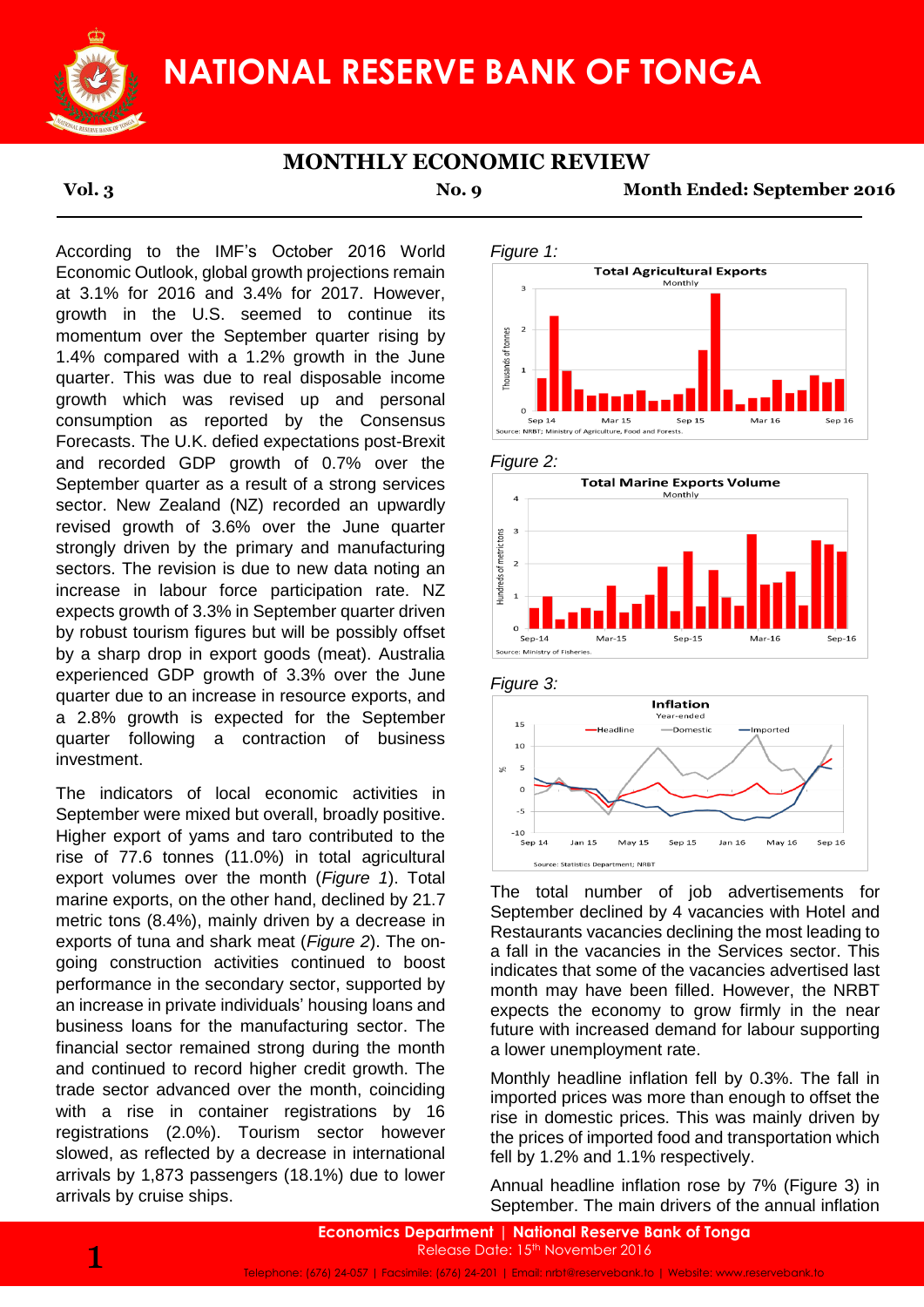

# **MONTHLY ECONOMIC REVIEW**

**Vol. 3 No. 9 Month Ended: September 2016**

rate were the prices of the domestic and imported food components which rose by 10.1% and 9.2% respectively; with the new customs duties on certain food products contributing to the rise in imported food prices.

Most of Tonga's major trading currencies depreciated against the Tongan Pa'anga (TOP) in September, except for the Australian Dollar (AUD) and the Japanese Yen (JPY). As a result Tonga's Nominal Effective Exchange Rate (NEER) increased by 0.2%, while the Real Effective Exchange Rate declined by 0.2% over the month. By looking at the yearly trend, the NEER continued to depreciate by 5.0% while the REER has reversed to a slight increase of 0.3% which may impact Tonga's international competitiveness.

Overseas Exchange Transactions (OET) payments were very high in September reaching \$61.3 million, the highest it has ever been since December 2012. This is a rise of \$8.5 million (16.1%) from last month and was mostly attributed to payments for imports and primary income. Wholesale and retail imports mostly foodstuffs, and construction imports such as cement and timber increased over the month. Meanwhile, the interest payment on government external loans and repatriation of foreign investors' dividends contributed to the higher primary income payments.

OET receipts grew by \$1.6 million (2.7%) over the month to \$62.7 million. This owed largely to the receipt of government grants during the month outweighing a decline in foreign direct investments. Proceeds from exports of agricultural products also increased over the month.

For September, the overall balance which is the net change to foreign reserves, recorded a deficit of \$2.5 million. The gross official foreign reserves therefore fell to \$363.7 million, which is equivalent to 9.2 months of imports cover, well above the NRBT's minimum range of  $3-4$  months<sup>1</sup>.

Broad money grew over the month by \$5.2 million











(1.1%) to another record high of \$496.2 million (*Figure 7*). This was due to a growth in net domestic assets of \$10 million (8.9%), offsetting a \$5 million (1.3%) decline in net foreign assets. The increase in bank's lending contributed to the higher domestic assets whilst a decrease in foreign reserves drove the lower foreign assets. The liquidity (reserve money) in the banking system also rose over the month by \$0.9 million (0.4%) to \$268.1 million, in line with the banks' higher deposits to the NRBT vault. Over the year, a rise in both the net foreign assets

**.** 

 $1$  IMF projects the level of foreign reserves for 2016/17 to be equivalent to 5.7 months of goods and services imports.